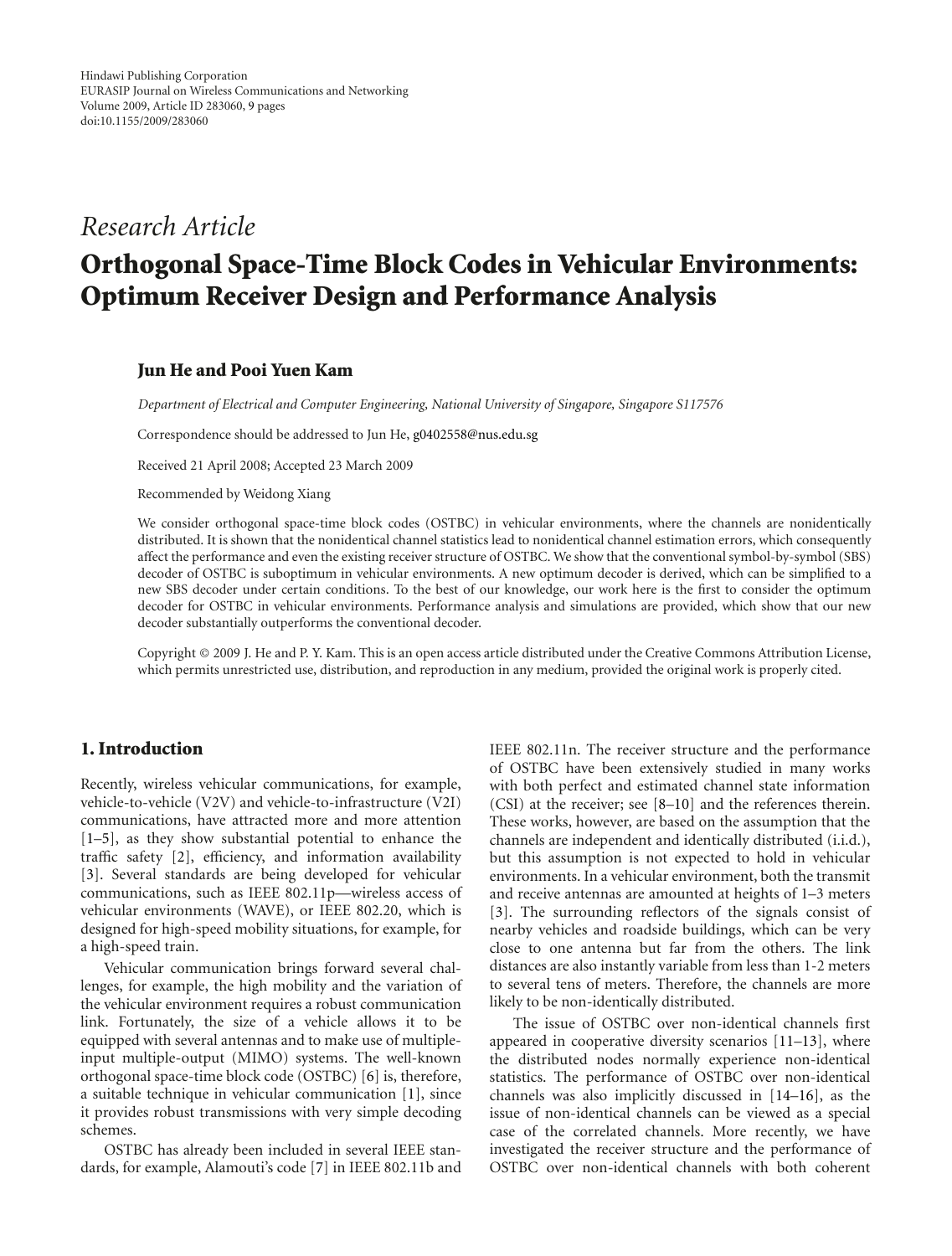detection [17] and differential detection [18]. However, all the existing works on OSTBC over non-identical channels make the ideal assumption that the CSI is perfectly known at the receiver. But, the rapidly variable environments and the Doppler shift caused by the moving vehicles make the channel estimation problem nontrivial in vehicular environments.

Generally, non-identical channels will result in nonidentical channel estimation errors. These estimation errors will consequently affect the performance of the current systems, and even the structure of the existing receiver. Therefore, in this paper we will consider the OSTBC in vehicular environments with non-identical channels. We show that the conventional symbol-by-symbol (SBS) decoder [19] for OSTBC is no longer optimum in vehicular communications. The optimum decoder is obtained, which can be simplified to a new SBS decoder under certain conditions. To the best of our knowledge, our work here is the first to consider the optimum decoder for OSTBC over non-identical channels with channel estimation. Our analytical and simulation results show that our new decoder provides a much better performance compared to the conventional SBS decoder in vehicular environments.

The rest of the paper is organized as follows. In Section 2, we describe the system model. Section 3 examines the structure of the optimum and the SBS decoder. Performance analysis is given in Section 4. Sections 5 and 6 are numerical examples and conclusion, respectively.

# **2. System Model**

We consider a V2V or V2I communication system, where the transmitter has  $M_T$  antennas and the receiver has  $N_R$ antennas. The transmit/receive antennas can be colocated in one vehicle/infrastructure, or distributed in several. If the antennas are not colocated, we assume the synchronization is perfect. The space-time block code **S** is a  $P \times M_T$  matrix, where each row of **S** is transmitted through  $M_T$  transmit antennas at one time, and the transmission covers *P* symbol periods. It has a linear complex orthogonal design, and can be represented as [20]

$$
\mathbf{S} = \sum_{k=1}^{K} \Big( s_k \mathbf{A}_k + s_k^* \mathbf{B}_k \Big). \tag{1}
$$

Here,  $A_k$  and  $B_k$  are  $P \times M_T$  matrices with constant complex entries, and *K* is the number of information symbols transmitted in one block. Therefore, each entry of **S** is a linear combination of the symbols  $s_k$ ,  $k = 1, \ldots, K$ , and their conjugates  $s_k^*$ , where each  $s_k$  is from a certain complex signal constellation. The rate of the OSTBC is defined as *K/P*.

For OSTBC, we have [6]

$$
\mathbf{S}^{H}\mathbf{S} = \text{diag}\left[\sum_{k=1}^{K} \lambda_{1,k} |s_{k}|^{2}, \ldots, \sum_{k=1}^{K} \lambda_{M_{T},k} |s_{k}|^{2}\right] = \mathbf{D}, \qquad (2)
$$

where  $\{\lambda_{i,k}\}_{i=1}^{M_T}$  are nonnegative numbers. For an arbitrary signal constellation, it requires that

$$
\mathbf{A}_{k}^{H} \mathbf{A}_{l} + \mathbf{B}_{l}^{H} \mathbf{B}_{k} = \delta_{k,l} \text{diag} [\lambda_{1,k}, \dots, \lambda_{M_{T},k}],
$$
  

$$
\mathbf{A}_{k}^{H} \mathbf{B}_{l} + \mathbf{A}_{l}^{H} \mathbf{B}_{k} = 0.
$$
 (3)

We assume here *M*-ary phase-shift keying (MPSK) modulation and a constant transmitted energy per information bit as *Eb*. Therefore, the total energy assigned to one block is  $E_b K \log_2 M$ . From the orthogonality condition (2), it can be seen that the total energy for one block is given by  $\sum_{m}^{M_T} \sum_{k}^{K} \lambda_{m,k} |s_k|^2$ . Thus, the transmitted energy per MPSK symbol is given by

$$
E_s = \frac{E_b K \log_2 M}{\sum_{m}^{M_T} \sum_{k}^{K} \lambda_{m,k}}.
$$
 (4)

The received signal at *t*th block is a  $P \times N_R$  matrix, which is given by

$$
\mathbf{R}(t) = \mathbf{S}(t)\mathbf{H}(t) + \mathbf{N}(t). \tag{5}
$$

Here,  $N(t)$  is a  $P \times N_R$  noise matrix, whose entries are i.i.d., complex, Gaussian random variables with means zero and variances  $N_o/2$  per dimension. **H**(*t*) is a  $M_T \times N_R$  channel matrix, where each entry  $h_{mn}$  is the channel gain of the link from *m*th transmit antenna to *n*th receive antenna. We assume *hmn* is a circularly complex Gaussian random variable with mean zero and variance  $2\sigma_{mn}^2$ . It is also assumed that the channels are all block-wise constant. The autocorrelation function of each channel is given as  $E[h_{mn}(t)h_{mn}^*(t')]$  $2σ<sup>2</sup><sub>mn</sub>R(t − t<sup>'</sup>)$ , where *R*(*t* − *t'*) = *J*<sub>o</sub>(2π *f*<sub>d</sub> *T*<sub>b</sub>(*t* − *t'*)) for Jakes<sup>'</sup> model [21], and it is identical for all channels.

In order to coherently detect the code matrix  $S(t)$  in (5), the channel matrix must be estimated first. In this paper, we apply pilot-symbol assisted modulation (PASM) [22], such that a pilot block is inserted into the data stream every *Lf* blocks. During the pilot block, each transmit antenna transmits a known pilot symbol at its own designated time slot. The receiver estimates the channel matrix **H**(*t*) based on the information set  $\Lambda(t)$ , which contains the  $2L<sub>p</sub>$  received pilot blocks nearest in time to the *t*th block.

Without loss of generality, we consider the component  $h_{mn}(t)$  of the channel matrix **H**(*t*) and let  $\mathbf{p}_{mn}$  be the column vector storing the 2*Lp* nearest received pilot symbols from the *m*th transmit antenna to the *n*th receive antenna. Using the result from [22], it can be shown that the minimum mean square error estimate (MMSE) of  $h_{mn}(t)$  is given by

$$
\widehat{h}_{mn}(t) = \mathbf{d}_{mn}^H(t)\mathbf{p}_{mn},\tag{6}
$$

where

$$
\mathbf{d}_{mn}(t) = \mathbf{G}^{-1}\mathbf{v}_{mn}(t) \tag{7}
$$

represents a Weiner filter, with  $G = (1/2)E[p_{mn}p_{mn}^H]$  being the autocorrelation matrix of the received pilot samples **p***mn*, and  $\mathbf{v}_{mn}(t) = (1/2)E[h_{mn}^*(t)\mathbf{p}_{mn}]$  being the correlation of  $h_{mn}(t)$  and  $p_{mn}$ .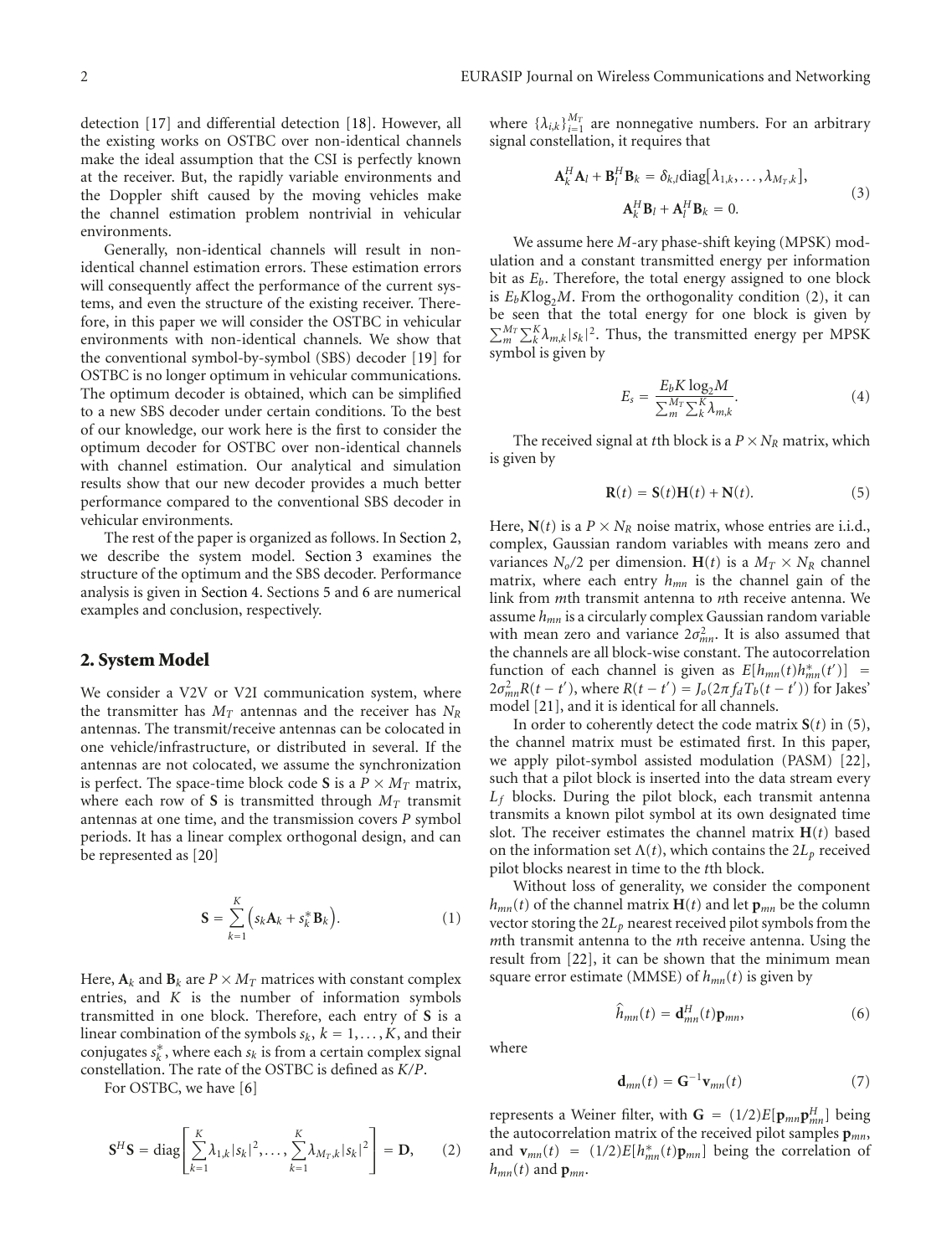The channel estimation error, defined as  $e_{mn}(t)$  =  $h_{mn}(t) - h_{mn}(t)$ , is a Gaussian random variable with mean zero and variance  $2v_{mn}^2(t) = \sigma_{mn}^2 - v_{mn}^H(t)G^{-1}v_{mn}(t)$  [22]. Note that  $e_{mn}(t)$  is independent of  $h_{mn}(t)$ . Therefore, given the information set  $\Lambda(t)$ , each  $h_{mn}(t)$  is a conditional Gaussian with mean  $\hat{h}_{mn}(t)$  and variance  $2v_{mn}^2(t)$ . It is obvious that if the statistics of the channel gains on the different links are different, the variances of channel estimation are different in general.

#### **3. Optimum and Symbol-by-Symbol Decoders**

One important advantage of OSTBC is that the ML decoder can reduce to an SBS decoder, which greatly reduces the decoding complex. This conventional SBS decoder is optimum when channels are identical with perfect CSI [6] or with imperfect CSI [10]. It is also an optimum receiver in the case of non-identical channels with perfect CSI [17]. However, in the vehicular environments where the channels are non-identical and the CSI is imperfect, the conventional receiver is no longer optimum. Therefore, we need to investigate the structure of optimum decoder first.

For ML decoding, we compute the likelihood  $p(\mathbf{R}(t), \Lambda(t) | \mathbf{S}(t))$  for each possible value of the signal block **S**(*t*). Since, we have

$$
p(\mathbf{R}(t), \Lambda(t)\mathbf{S}(t)) = p(\mathbf{R}(t)\mathbf{S}(t), \Lambda(t))p(\Lambda(t)\mathbf{S}(t)), \quad (8)
$$

and the information set  $\Lambda(t)$  is independent of  $S(t)$ , the ML decoding rule simplifies to

$$
\widehat{\mathbf{S}}(t) = \arg \max_{\mathbf{S}(t)} p(\mathbf{R}(t) | \mathbf{S}(t), \Lambda(t)), \tag{9}
$$

where  $\mathbf{R}(t)$  is conditionally Gaussian with mean  $\mathbf{S}(t)\hat{\mathbf{H}}(t)$ , given  $S(t)$  and  $\Lambda(t)$ .

The column vectors of **R**(*t*) are independent of one another and each has covariance matrix of

$$
\mathbf{C}_n(t) = \mathbf{S}(t)\mathbf{V}_n(t)\mathbf{S}^H(t) + N_o\mathbf{I}_{p \times p}, \quad n = 1, \dots, N_R, \quad (10)
$$

where

$$
\mathbf{V}_n(t) = \text{diag}[2v_{mn}^2(t)]_{m=1}^{M_T}, \quad n = 1, ..., N_R. \quad (11)
$$

The probability density function of the received signal is now given by

$$
p(\mathbf{R}(t) | \mathbf{S}(t), \Lambda(t))
$$
  
\n
$$
= \left(\prod_{n=1}^{N_R} \det(\pi \mathbf{C}_n(t))\right)^{-1}
$$
  
\n
$$
\cdot \exp\left(-\sum_{n=1}^{N_R} \left(\mathbf{r}_n(t) - \mathbf{S}(t)\hat{\mathbf{h}}_n(t)\right)^H \mathbf{C}_n^{-1}(t) \left(\mathbf{r}_n(t) - \mathbf{S}(t)\hat{\mathbf{h}}_n(t)\right)\right).
$$
\n(12)

Therefore, the ML block-by-block receiver becomes

$$
\widehat{\mathbf{S}}(t) = \arg\min_{\mathbf{S}(t)} \left( \sum_{n=1}^{N_R} \left( \mathbf{r}_n(t) - \mathbf{S}(t)\widehat{\mathbf{h}}_n(t) \right)^H \times \mathbf{C}_n^{-1}(t) \left( \mathbf{r}_n(t) - \mathbf{S}(t)\widehat{\mathbf{h}}_n(t) \right) \right).
$$
\n(13)

As we will show later, depending on whether the nonidentical channels are associated with transmit antennas or receiver antennas, there are different effects on the OSTBC. For the sake of illustration, we will consider two typical cases in the following sections.

*Case 1.* Channels gains from different transmit antennas to a common receive antenna are identically distributed, but the gains associated with different receive antennas are non-identically distributed. Therefore, the variance of *hmn*(*t*) reduces to  $2\sigma_{on}^2$ , and the variance of estimation error reduces to  $2v_{on}^2(t)$ .

*Case 2.* Channels gains from a common transmit antenna to different receive antennas are identically distributed, but the gains associated with different transmit antennas are non-identically distributed. Therefore, the variance of *hmn*(*t*) reduces to  $2\sigma_{mo}^2$ , and the variance of estimation error reduces to  $2v_{mo}^2(t)$ .

Other more complex cases can be viewed as the combination of these two cases. Here, notice that the variances of channel gains are constant, but the variances of the estimation errors depend on the position of the code block.

*3.1. Case 1: Channels Associated with One Common Receive Antenna Are Identically Distributed.* In this case, since  $2v_{mn}^2 = 2v_{on}^2$  for all *m*, we have

$$
\mathbf{V}_n(t) = 2v_{on}^2 \mathbf{I}_{N_T \times N_T}, \quad n = 1, ..., N_R.
$$
 (14)

If the STBC employed satisfies

$$
\mathbf{S}(t)\mathbf{S}^{H}(t) = \beta \mathbf{I}_{P\times P},\tag{15}
$$

where  $\beta$  is a constant, then the  $C_n(t)$ 's become constants proportional to an identity matrix. Therefore, the ML receiver (13) simplifies to

$$
\widehat{\mathbf{S}}(t) = \arg \min_{\mathbf{S}(t)} \left\| \widetilde{\mathbf{R}}(t) - \mathbf{S}(t) \widetilde{\mathbf{H}}(t) \right\|^2, \tag{16}
$$

where

$$
\widetilde{\mathbf{R}}(t) = \left[\sqrt{\frac{1}{2v_{on}^2 \beta + N_o}} \mathbf{r}_n(t)\right]_{n=1}^{N_R}
$$
\n
$$
= \mathbf{R}(t) \text{diag}\left[\sqrt{\frac{1}{2v_{on}^2 \beta + N_o}}\right]_{n=1}^{N_R},
$$
\n
$$
\widetilde{\mathbf{H}}(t) = \left[\sqrt{\frac{1}{2v_{on}^2 \beta + N_o}} \widehat{\mathbf{h}}_n(t)\right]_{n=1}^{N_R}
$$
\n
$$
= \widehat{\mathbf{H}}(t) \text{diag}\left[\sqrt{\frac{1}{2v_{on}^2 \beta + N_o}}\right]_{n=1}^{N_R}.
$$
\n(17)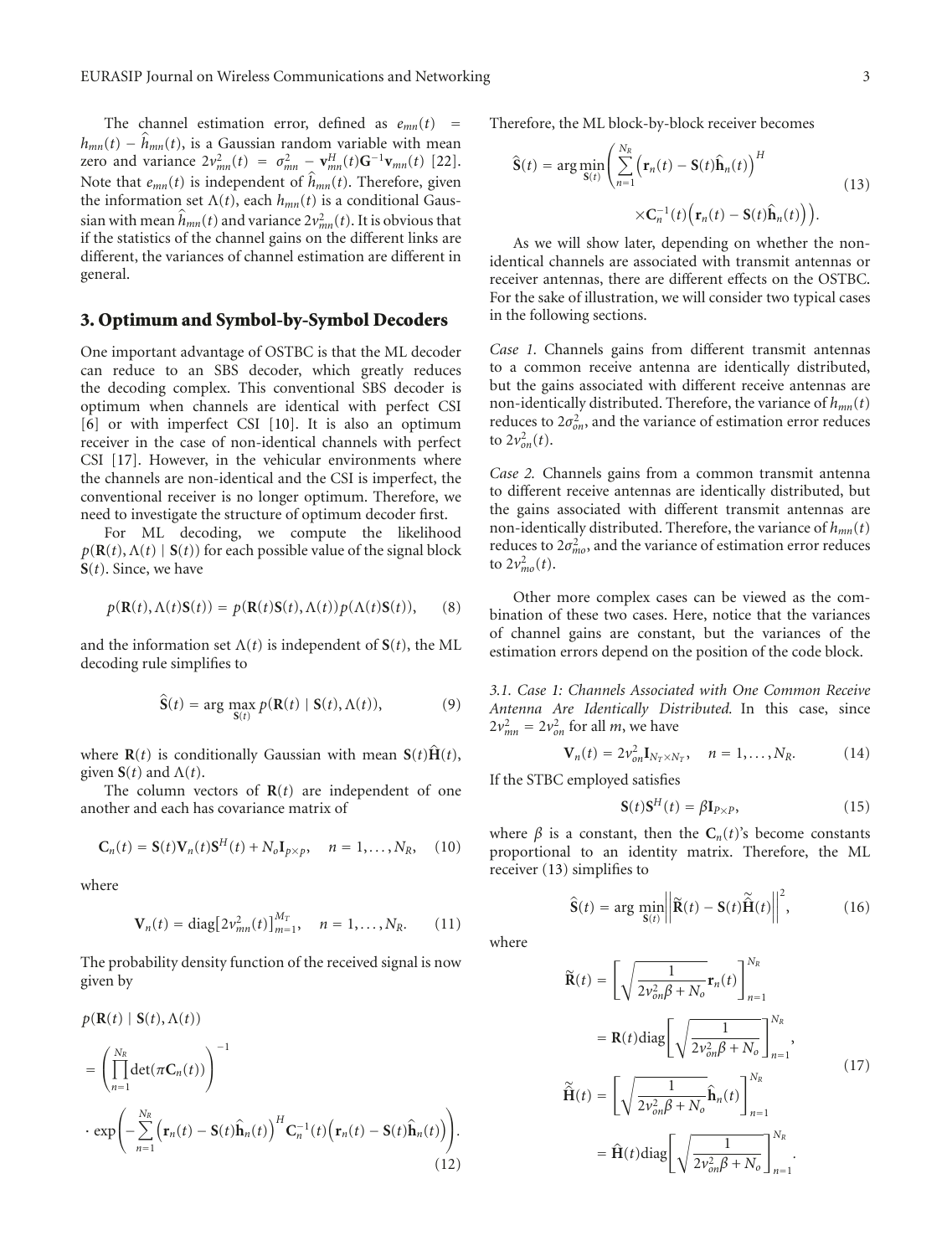Applying (3) to (16), the receiver can be further simplified to an SBS detector, given by

$$
\widehat{s}_{k}(t) = \arg\max_{k'=1\cdots K} \Re\Big[z_{k'}(t)s_{k'}^{*}(t)\Big],\tag{18}
$$

where

$$
z_{k'}(t) = \text{Tr}\bigg[\widetilde{\mathbf{R}}^{H}(t)\mathbf{B}_{k'}\widetilde{\mathbf{H}}(t) + \widetilde{\mathbf{H}}^{H}(t)\mathbf{A}_{k'}^{H}\widetilde{\mathbf{R}}(t)\bigg].
$$
 (19)

Therefore, in Case 1, the ML decoding can also be achieved by a SBS decoder, under the condition that the received signal matrix  $\mathbf{R}(t)$  and the estimated channel matrix  $\hat{H}(t)$  are properly weighted column by column, according to the variances of the channel estimation errors.

*3.2. Case 2: Channels Associated with a Common Transmit Antenna Are Identically Distributed.* In Case 2, since the channels are identically distributed with a common transmit antenna, each column vector of  **has the same covariance** matrix

$$
\mathbf{C}(t) = \mathbf{S}(t)\mathbf{V}(t)\mathbf{S}^{H}(t) + N_{o}\mathbf{I}_{p \times p},
$$
 (20)

where

$$
\mathbf{V}(t) = \text{diag}[2v_{mo}^2]_{m=1}^{N_T}.
$$
 (21)

It can easily be seen that  $C^{-1}(t)$  is not a diagonal matrix, because of the non-identical  $2v_{mo}^2$ 's.

Since, the values of  $2v_{mo}^2$ 's do not depend on the decoder structure at the receiver side, the ML decoder

$$
\widehat{\mathbf{S}}(t) = \arg \min_{\mathbf{S}(t)} \left( \sum_{n=1}^{N_R} \left( \mathbf{r}_n(t) - \mathbf{S}(t) \widehat{\mathbf{h}}_n(t) \right)^H \times \mathbf{C}^{-1}(t) \left( \mathbf{r}_n(t) - \mathbf{S}(t) \widehat{\mathbf{h}}_n(t) \right) \right)
$$
\n(22)

cannot reduce to a SBS decoder, no matter how the receiver structure is designed. Fortunately, the most practical OSTBC used in actual communication systems is Alamouti's code [7], which only requires two transmit antennas. In such cases, the ML decoder in Case 2 only requires an affordable decoding complexity of *M*2, where *M* is the order of the modulation.

# **4. Performance Analysis**

In this section, we will examine the bit error performance of the new optimum SBS decoder proposed for Case 1. For the sake of simplicity, we drop the block index *t* hereafter, but note that the results obtained do depend on the positions of blocks.

*4.1. Conditional Bit Error Probability.* With PSK modulation, that is,  $s_k = \sqrt{E_s}e^{j\phi_k}$ , the decoding rule (18) is equivalent to

$$
\widehat{s}_k = \arg \max_{k'=1 \cdots K} \Re \Big[ z_{k'} e^{-j\phi_{k'}} \Big], \tag{23}
$$

where

$$
z_{k'} = \text{Tr}\bigg[\widetilde{\mathbf{R}}^H \mathbf{B}_{k'} \widetilde{\hat{\mathbf{H}}} + \widetilde{\hat{\mathbf{H}}}^H \mathbf{A}_{k'}^H \widetilde{\mathbf{R}}\bigg] = x_{k'} + \mu_{k'},\tag{24}
$$

$$
x_{k'} = \sum_{k=1}^{K} \left[ s_k^* \text{Tr} \left[ \tilde{\mathbf{H}}^H \mathbf{A}_k^H \mathbf{B}_{k'} \tilde{\mathbf{H}} + \tilde{\mathbf{H}}^H \mathbf{A}_k^H \mathbf{B}_k \tilde{\mathbf{H}} \right] + s_k \text{Tr} \left[ \tilde{\mathbf{H}}^H \mathbf{A}_k^H \mathbf{A}_k \tilde{\mathbf{H}} + \tilde{\mathbf{H}}^H \mathbf{B}_k^H \mathbf{B}_{k'} \tilde{\mathbf{H}} \right] \right],
$$
\n
$$
\mu_{k'} = \text{Tr} \left[ \tilde{\mathbf{N}}^H \mathbf{B}_{k'} \tilde{\mathbf{H}} + \tilde{\mathbf{H}}^H \mathbf{A}_{k'}^H \tilde{\mathbf{N}} \right].
$$
\n(26)

For equally likely symbols, we can assume  $s_{k'} = \sqrt{E_s}$  without loss of generality, thus the BEP depends on the probability  $P_{\alpha}(e) = P(\Re[z_{k'}e^{-j\alpha}] < 0 \mid s_{k'} = \sqrt{E_s})$ , where  $\alpha$  is some angle depending on modulation order [23]. For BPSK modulation, the BEP is obviously given by  $P_b = P_{\alpha=0}(e)$ . For QPSK modulation with Gray mapping, the BEP is given by  $P_b$  = *Pα*=*π/*4(*e*) [23].

Conditioning on the information set Λ and *sk*, and substituting (3) into (25), we can see that  $x_{k}$  is a Gaussian random variable, which is given by

$$
(x_{k'} | s_{k'}, \Lambda) \sim CN\left(s_{k'} \sum_{n=1}^{N_R} \frac{\mathcal{H}}{\mathcal{V}_n}, E_s \sum_{m=1}^{M_T} \sum_{n=1}^{N_R} \frac{2 \nu_{on}^2 |\xi_{mn}|^2}{\mathcal{V}_n^2}\right), (27)
$$

where

$$
\mathcal{H} = \sum_{m=1}^{M_T} \lambda_{m,k'} \left| \hat{h}_{mn} \right|^2, \tag{28}
$$

$$
\mathcal{V}_n = 2v_{on}^2 \beta + N_o,
$$
\n
$$
\xi_{mn} = \sum_{k=1}^K \sum_{i=1}^{M_T} \left( \left( \mathbf{a}_{k,m}^H \mathbf{b}_{k',i} + \mathbf{b}_{k,m}^H \mathbf{b}_{k',i} \right) \hat{h}_{mn} + \left( \mathbf{a}_{k',i}^H \mathbf{b}_{k,m} + \mathbf{a}_{k',i}^H \mathbf{a}_{k,m} \right) \hat{h}_{mn}^* \right).
$$
\n(29)

Here,  $a_{k,i}$  and  $b_{k,i}$  are the *i*th column vectors of matrices  $A_k$ and  $\mathbf{B}_k$ , respectively. Similarly, the noise term  $\mu_k$  in (26) is also a conditional Gaussian random variable, which is given by

$$
\left(\mu_{k'} \mid s_{k'}, \Lambda\right) \sim CN\left(0, \frac{N_o}{2} \sum_{n=1}^{N_R} \frac{\mathcal{H}}{\mathcal{V}_n^2}\right). \tag{30}
$$

Therefore, conditioning on the information set Λ, the probability  $P_\alpha(e)$  is given by

$$
P_{\alpha}(e \mid \Lambda) = Q \left( \sqrt{\frac{E_{s} \left( \sum_{n=1}^{N_{R}} (\mathcal{H}/\mathcal{V}_{n}) \right)^{2} \cos^{2} \alpha}{E_{s} \sum_{m=1}^{M_{T}} \sum_{n=1}^{N_{R}} (\nu_{on}^{2} \left| \xi_{mn} \right|^{2} / \mathcal{V}_{n}^{2}) + (N_{o}/2) \sum_{n=1}^{N_{R}} (\mathcal{H}/\mathcal{V}_{n}^{2})}} \right).
$$
\n(31)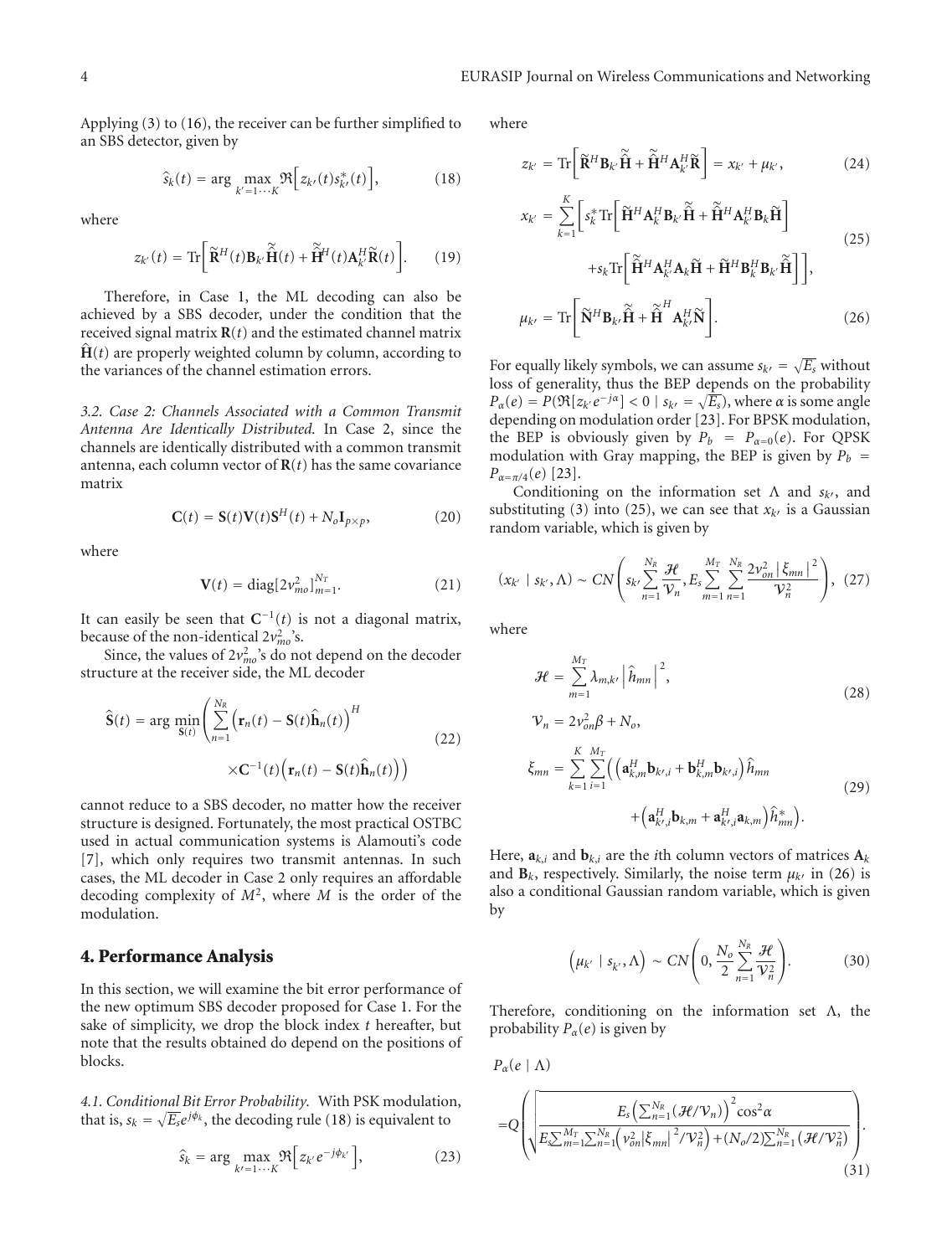In the conditional probability above, since both the denominator and the numerator contains the estimated channel gains  $\{h_{mn}\}$ , it is difficult to average (31) over {*h mn*} directly and obtain the exact BEP. Therefore, in the following section we will first investigate the exact BEP in a special case, and then introduce the performance bounds and approximations in general situations.

*4.2. Exact Bit Error Probability for the Special Case of Perfect CSI.* If the CSI is perfect, such that  $2v_{mn}^2 = 0$  for all *m* and *n*, one has  $h_{mn} = h_{mn}$ . The conditional probabilities (31) can be simplified to

$$
P_{\alpha}(e \mid \Lambda) = \frac{1}{\pi} \int_0^{\pi/2} \exp\left(-\frac{E_s \cos^2 \alpha}{N_o \sin^2 \theta} \sum_{n=1}^{N_R} \sum_{m=1}^{N_T} \lambda_{m,k'} |h_{mn}|^2\right) d\theta,
$$
\n(32)

where we use the Craigs alternative form of the Q-function [24]. Observing that the channel gains {*hmn*} are independent of one another, we can average over them one by one with the help of the following lemma [25, equation (7.76)].

**Lemma 1.** *If x is a real Gaussian random variable with mean*  $m_x$  and variance  $\sigma_x^2$ , we have

$$
E[\exp(wx^2)] = \frac{\exp(wm_x^2/(1-2w\sigma_x^2))}{\sqrt{1-2w\sigma_x^2}},
$$
 (33)

where  $w$  *is any complex constant with real part less than*  $1/2\sigma_x^2$ *.* 

Applying Lemma 1 to the conditional BEP (32), we obtain the exact error probability, which is given by

$$
P_{\alpha}(e) = \frac{1}{\pi} \int_0^{\pi/2} \prod_{m=1}^{M_T} \prod_{n=1}^{N_R} \left( 1 + \frac{2\sigma_{mn}^2 E_s \lambda_{m,k'} \cos^2 \alpha}{N_o \sin^2 \theta} \right)^{-1} d\theta. \quad (34)
$$

*4.3. Bounds and Approximations of Bit Error Probability with Imperfect CSI.* If the channels are estimated, as we mentioned above, the exact average BEP is difficult to obtain. Therefore, performance approximations and bounds need to be applied. In the following section, we will use Alamouti's code [7] as an example to show how to analyze the average BEP. The method used in this paper can similarly be extended to other OSTBC's.

Using Alamouti's code [7], the code matrix and  $A_k$  and  **are given by** 

$$
\mathbf{S} = \begin{bmatrix} s_1 & s_2 \\ -s_2^* & s_1^* \end{bmatrix}
$$
  
\n
$$
\mathbf{A}_1 = \begin{bmatrix} 1 & 0 \\ 0 & 0 \end{bmatrix}, \quad \mathbf{A}_2 = \begin{bmatrix} 0 & 1 \\ 0 & 0 \end{bmatrix}, \quad \mathbf{B}_1 = \begin{bmatrix} 0 & 0 \\ 0 & 1 \end{bmatrix}, \quad \mathbf{B}_2 = \begin{bmatrix} 0 & 0 \\ -1 & 0 \end{bmatrix},
$$
  
\n(35)

respectively. Thus,  $\lambda_{i,k} = 1$  for all *i* and *k*.

Substituting (35) into (29), we have

$$
\begin{bmatrix} \xi_{11} & \xi_{12} \\ \xi_{21} & \xi_{22} \end{bmatrix} = \begin{bmatrix} \hat{h}_{11} & \hat{h}_{12} \\ -\hat{h}_{21} & -\hat{h}_{22} \end{bmatrix} + \begin{bmatrix} \hat{h}_{11}^{*} & \hat{h}_{12}^{*} \\ \hat{h}_{21}^{*} & \hat{h}_{22}^{*} \end{bmatrix}
$$

$$
= \begin{bmatrix} 2\Re[\hat{h}_{11}] & 2\Re[\hat{h}_{12}] \\ -2\Im[\hat{h}_{21}] & -2\Im[\hat{h}_{22}] \end{bmatrix}.
$$
(36)

Since the channel gain  $h_{mn}$  is circularly Gaussian, it is easy to see that *h mn* is also circularly Gaussian, and thus we make the approximation that

$$
E_s \sum_{m=1}^{M_T} \sum_{n=1}^{N_R} \frac{\nu_{on}^2 \left| \xi_{mn} \right|^2}{\mathcal{V}_n^2} \approx 2 E_s \sum_{m=1}^{M_T} \sum_{n=1}^{N_R} \frac{\nu_{on}^2 \left| \hat{h}_{mn} \right|^2}{\mathcal{V}_n^2}.
$$
 (37)

This approximation is justified on the grounds that the two terms have the same means, which means that it can give a close approximation to the final BEP, when averaging the conditional BEP over all possible values of the estimated channel gains.

Applying the above approximation, we first rewrite (31) as

$$
P_{\alpha}(e \mid \Lambda) = Q\left(\sqrt{\frac{E_s\left(\sum_{n=1}^{N_R}\sum_{m=1}^{M_T}\left|\widehat{h}_{mn}\right|^2/\mathcal{V}_n\right)^2\cos^2\alpha}{2E_s\mathbf{I} + (N_o/2)\mathcal{N}}}\right),\tag{38}
$$

where the terms  $\mathcal{I} = \sum_{m=1}^{M_T} \sum_{n=1}^{N_R} (\nu_{on}^2/\mathcal{V}_n)(\hat{h}_{mn}|^2/\mathcal{V}_n)$  and  $\mathcal{N} = \sum_{n=1}^{N_R} \sum_{m=1}^{M_T} (1/\mathcal{V}_n)(|\hat{h}_{mn}|)$  $\int$ <sup>2</sup>/ $V_n$ ) can be upper and lower bounded as

$$
\sum_{m=1}^{M_T} \sum_{n=1}^{N_R} \frac{\left| \hat{h}_{mn} \right|^2}{\mathcal{V}_n} \max_{n=1,\dots,N_T} \left[ \frac{\nu_{on}^2}{\mathcal{V}_n} \right]
$$
\n
$$
\geq \mathbf{1} \geq \sum_{m=1}^{M_T} \sum_{n=1}^{N_R} \frac{\left| \hat{h}_{mn} \right|^2}{\mathcal{V}_n} \min_{n=1,\dots,N_T} \left[ \frac{\nu_{on}^2}{\mathcal{V}_n} \right],
$$
\n
$$
\sum_{n=1}^{N_R} \sum_{m=1}^{M_T} \frac{\left| \hat{h}_{mn} \right|^2}{\mathcal{V}_n} \max_{n=1,\dots,N_T} \left[ \frac{1}{\mathcal{V}_n} \right]
$$
\n
$$
\geq \mathcal{N} \geq \sum_{n=1}^{N_R} \sum_{m=1}^{M_T} \frac{\left| \hat{h}_{mn} \right|^2}{\mathcal{V}_n} \min_{n=1,\dots,N_T} \left[ \frac{1}{\mathcal{V}_n} \right].
$$
\n(39)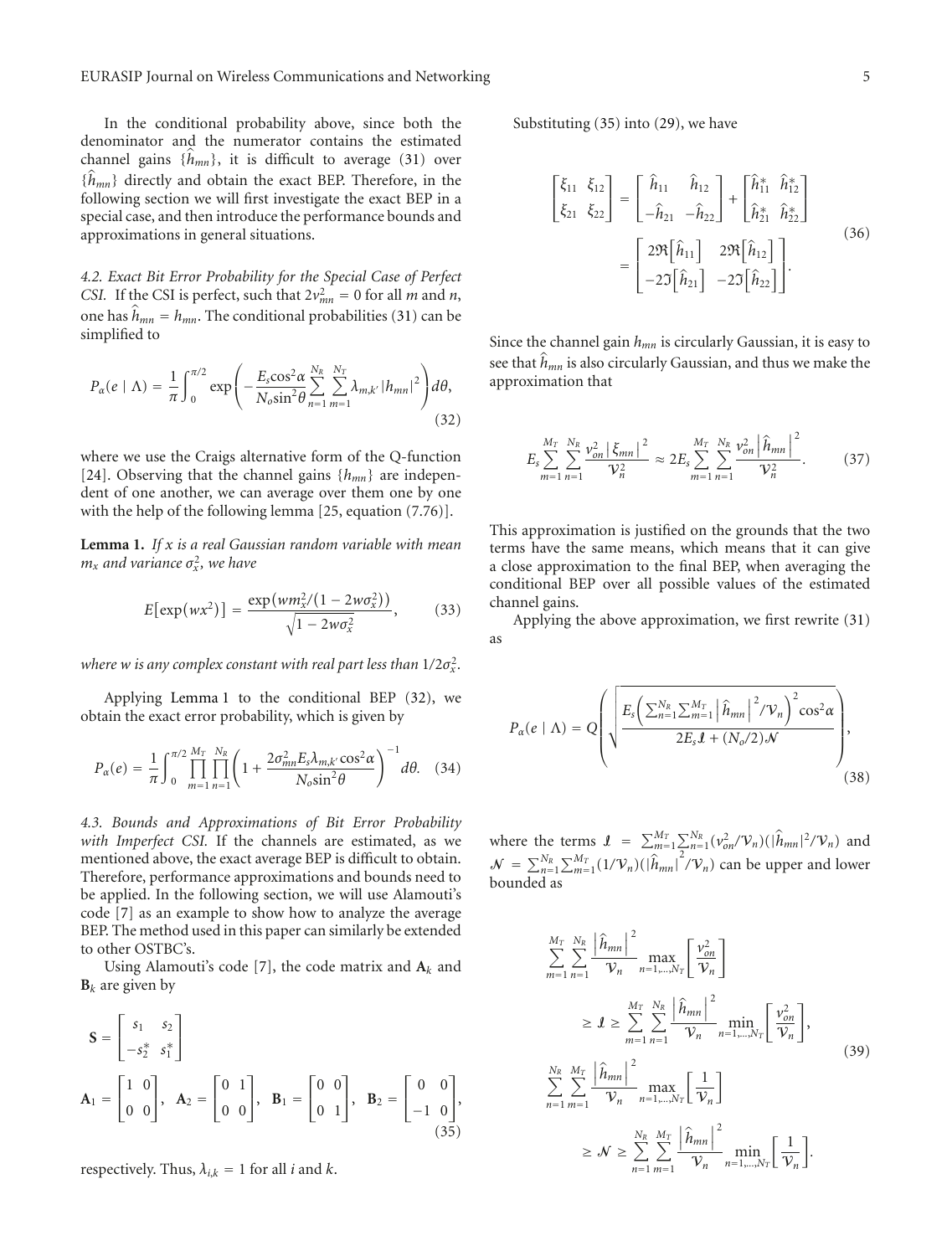Consequently, the conditional probability can be bounded as

$$
P_{\alpha}(e | \Lambda)
$$
\n
$$
\geq Q \left( \sqrt{\frac{E_s \left( \sum_{n=1}^{N_R} \sum_{m=1}^{M_T} \left( \left| \hat{h}_{mn} \right|^2 / \mathcal{V}_n \right) \right) \cos^2 \alpha}{2E_s \min[v_{on}^2 / \mathcal{V}_n] + (N_o/2) \min[1 / \mathcal{V}_n]} \right),
$$
\n
$$
P_{\alpha}(e | \Lambda)
$$
\n
$$
\leq Q \left( \sqrt{\frac{E_s \left( \sum_{n=1}^{N_R} \sum_{m=1}^{M_T} \left( \left| \hat{h}_{mn} \right|^2 / \mathcal{V}_n \right) \right) \cos^2 \alpha}{2E_s \max[v_{on}^2 / \mathcal{V}_n] + (N_o/2) \max[1 / \mathcal{V}_n]} \right).
$$
\n(40)

Since the random variables  $\{h_{mn}\}\$ in the denominator have been cancelled with the common terms in the numerator, now it is possible to average over the estimated channels.

Observing that the estimated channel gains {*h mn*} are also independent Gaussian random variables with means zero and variances  $\{2\sigma_{mn}^2 - 2v_{mn}^2\}$ , we can average the above inequalities following the same steps from (32) to (34), and obtain

$$
P_{\alpha}(e) \ge \frac{1}{\pi} \int_0^{\pi/2} \prod_{m=1}^{M_T} \prod_{n=1}^{N_R} \left( 1 + \frac{(2\sigma_{mn}^2 - 2v_{mn}^2)\mu_l}{\mathcal{V}_n \sin^2 \theta} \right)^{-1} d\theta, \quad (41)
$$

$$
P_{\alpha}(e) \leq \frac{1}{\pi} \int_0^{\pi/2} \prod_{m=1}^{M_T} \prod_{n=1}^{N_R} \left( 1 + \frac{(2\sigma_{mn}^2 - 2\nu_{mn}^2)\mu_u}{\mathcal{V}_n \sin^2 \theta} \right)^{-1} d\theta, \quad (42)
$$

where

$$
\mu_l = \frac{E_s \cos^2 \alpha}{4E_s \min[\nu_{on}^2 / \mathcal{V}_n] + N_o \min[1/\mathcal{V}_n]},
$$
  

$$
\mu_u = \frac{E_s \cos^2 \alpha}{4E_s \max[\nu_{on}^2 / \mathcal{V}_n] + N_o \max[1/\mathcal{V}_n]}.
$$
(43)

In order to obtain a more accurate approximation to the error performance, we propose two more approximations, namely, the geometric approximation and the arithmetic approximation. The terms  $\mathcal I$  and  $\mathcal N$  can be closely approximated as

$$
\sum_{m=1}^{M_T} \sum_{n=1}^{N_R} \frac{\left| \hat{h}_{mn} \right|^2}{\mathcal{V}_n} \left[ \frac{\nu_{on}^2}{\mathcal{V}_n} \right]_a \approx \mathcal{I} \approx \sum_{m=1}^{M_T} \sum_{n=1}^{N_R} \frac{\left| \hat{h}_{mn} \right|^2}{\mathcal{V}_n} \left[ \frac{\nu_{on}^2}{\mathcal{V}_n} \right]_g,
$$
\n
$$
\sum_{n=1}^{N_R} \sum_{m=1}^{M_T} \frac{\left| \hat{h}_{mn} \right|^2}{\mathcal{V}_n} \left[ \frac{1}{\mathcal{V}_n} \right]_a \approx \mathcal{N} \approx \sum_{n=1}^{N_R} \sum_{m=1}^{M_T} \frac{\left| \hat{h}_{mn} \right|^2}{\mathcal{V}_n} \left[ \frac{1}{\mathcal{V}_n} \right]_g,
$$
\n(44)

respectively. Here,

$$
\begin{aligned}\n\left[\frac{\nu_{on}^2}{\mathcal{V}_n}\right]_g &= \left(\prod_{n=1}^{N_R} \frac{\nu_{on}^2}{\mathcal{V}_n}\right)^{1/N_R}, \qquad \left[\frac{\nu_{on}^2}{\mathcal{V}_n}\right]_a = \frac{1}{N_R} \sum_{n=1}^{N_R} \frac{\nu_{on}^2}{\mathcal{V}_n}, \\
\left[\frac{1}{\mathcal{V}_n}\right]_g &= \left(\prod_{n=1}^{N_R} \frac{1}{\mathcal{V}_n}\right)^{1/N_R}, \qquad \left[\frac{1}{\mathcal{V}_n}\right]_a = \frac{1}{N_R} \sum_{n=1}^{N_R} \frac{1}{\mathcal{V}_n}\n\end{aligned} \tag{45}
$$



Figure 1: Case 1: BEP results for the conventional and the optimum SBS receivers, 2Tx and 2Rx Alamouti's code with QPSK modulation,  $f_dT_b = 0.1$ , channels variances of 0.5 and 5, respectively.

denote, respectively, the geometric and arithmetic means of all  $(v_{on}^2/V_n)$ 's and  $(1/V_n)$ 's. Following the same steps as above, the approximations of the probability are given by

$$
P_{\alpha}(e) \approx \frac{1}{\pi} \int_0^{\pi/2} \prod_{m=1}^{M_T} \prod_{n=1}^{N_R} \left( 1 + \frac{(2\sigma_{mn}^2 - 2\nu_{mn}^2)\mu_g}{\mathcal{V}_n \sin^2 \theta} \right)^{-1} d\theta, \quad (46)
$$

$$
P_{\alpha}(e) \approx \frac{1}{\pi} \int_0^{\pi/2} \prod_{m=1}^{M_T} \prod_{n=1}^{N_R} \left( 1 + \frac{(2\sigma_{mn}^2 - 2\nu_{mn}^2)\mu_a}{\mathcal{V}_n \sin^2 \theta} \right)^{-1} d\theta, \quad (47)
$$

where

$$
\mu_g = \frac{E_s \cos^2 \alpha}{4E_s \left[\nu_{on}^2 / \mathcal{V}_n\right]_g + N_o \left[1 / \mathcal{V}_n\right]_g},
$$
\n
$$
\mu_a = \frac{E_s \cos^2 \alpha}{4E_s \left[\nu_{on}^2 / \mathcal{V}_n\right]_a + N_o \left[1 / \mathcal{V}_n\right]_a}.
$$
\n(48)

Note that if the channel estimation errors approach to zero, the two bounds (41) and (42), and the two approximations (46) and (47) all converge to the exact BEP result (34) for the special case of perfect CSI. This further validates our derivations.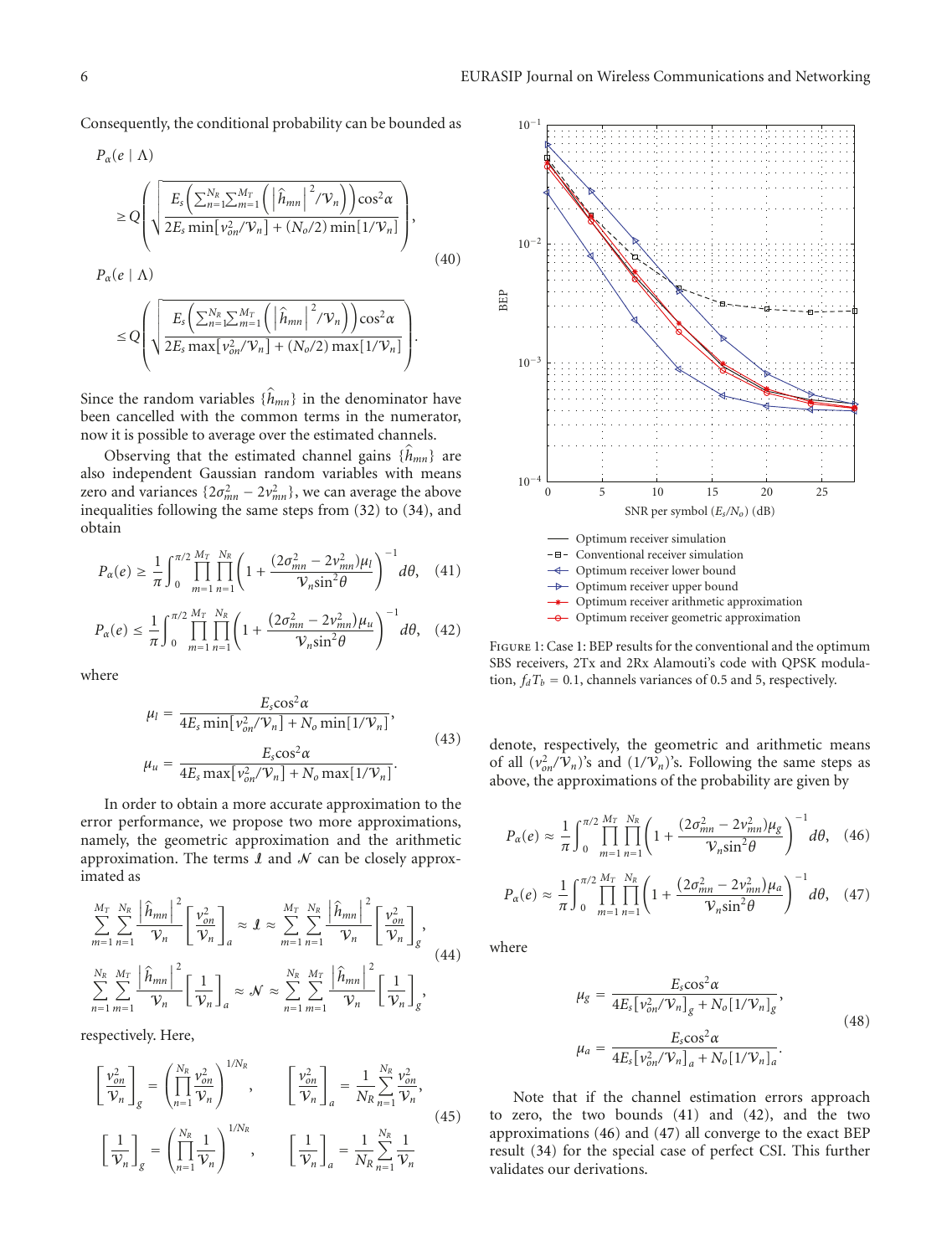

Figure 2: Case 1: BEP results for the conventional and the optimum SBS receivers, 2Tx and 2Rx Alamouti's code with QPSK modulation,  $f_dT_b$  = 0.1, channel variances are 0.9 and 9, respectively.

Since we omitted the block index *t* here, the BEP results obtained above are based on the *t*th block. The average BEP for all the blocks can be calculated by averaging over the *Lf* blocks within two adjacent pilot blocks.

## **5. Numerical Examples**

In the numerical examples, we consider a vehicular communication system with 2 transmit and 2 receive antennas. The Alamouti's code is applied with QPSK modulation. As we mentioned in Section 2, since the channels are blockwise constant, we use the block fade rate  $f_dT_b$  for the BEP computation and simulation. Pilot blocks are inserted after every 9 data blocks, and the 4 nearest pilot blocks are used to estimate the channel using PSAM.

In Figure 1, we consider Case 1, where the variances of the channel gains related to the first and second receive antennas are 0*.*5 and 5, respectively. The block fade rate is set to 0*.*1. The simulation results show that our optimum receiver provides a large performance gain compared to the conventional receiver. The irreducible error floor caused by the channel fading is also greatly reduced by the optimum receiver.



optimum SBS receivers, 2Tx and 2Rx Alamouti's code with QPSK modulation,  $f_dT_b$  = 0.06, channel variances are 0.5 and 5, respectively.

The analytical lower (41) and upper (42) bounds in Figure 1 show the same trend as the exact BEP curve, such that they decrease in parallel with the increase of SNR. The three curves converge in the high SNR region. Furthermore, both the geometric (46) and arithmetic (47) approximations can closely approximate the exact BEP performance in all SNR regions, with the latter being a closer approximation, the difference being no larger than 0.5 dB.

In Figures 2 and 3, we change the channel variances and the block fade rate, and similar observations can be made. Notice that in Case 1, the performance gain enjoyed by the optimum SBS receiver comes with little overhead, as it only requires linear processing of the received signal and the estimated channel matrices.

Considering Case 2, we plot the simulation results of the conventional SBS decoder and the proposed optimum decoder (22) in Figure 4. The block fade rate is set to 0*.*1 and the variances of the the channels associated with the first and the second transmit antennas are set to  $(9, 1)$ ,  $(5, 1)$ , and (2, 1), respectively. All the simulation results show that the optimum decoder can provide a better performance than the conventional SBS decoder. If the difference between the channel variances is larger, the performance gain is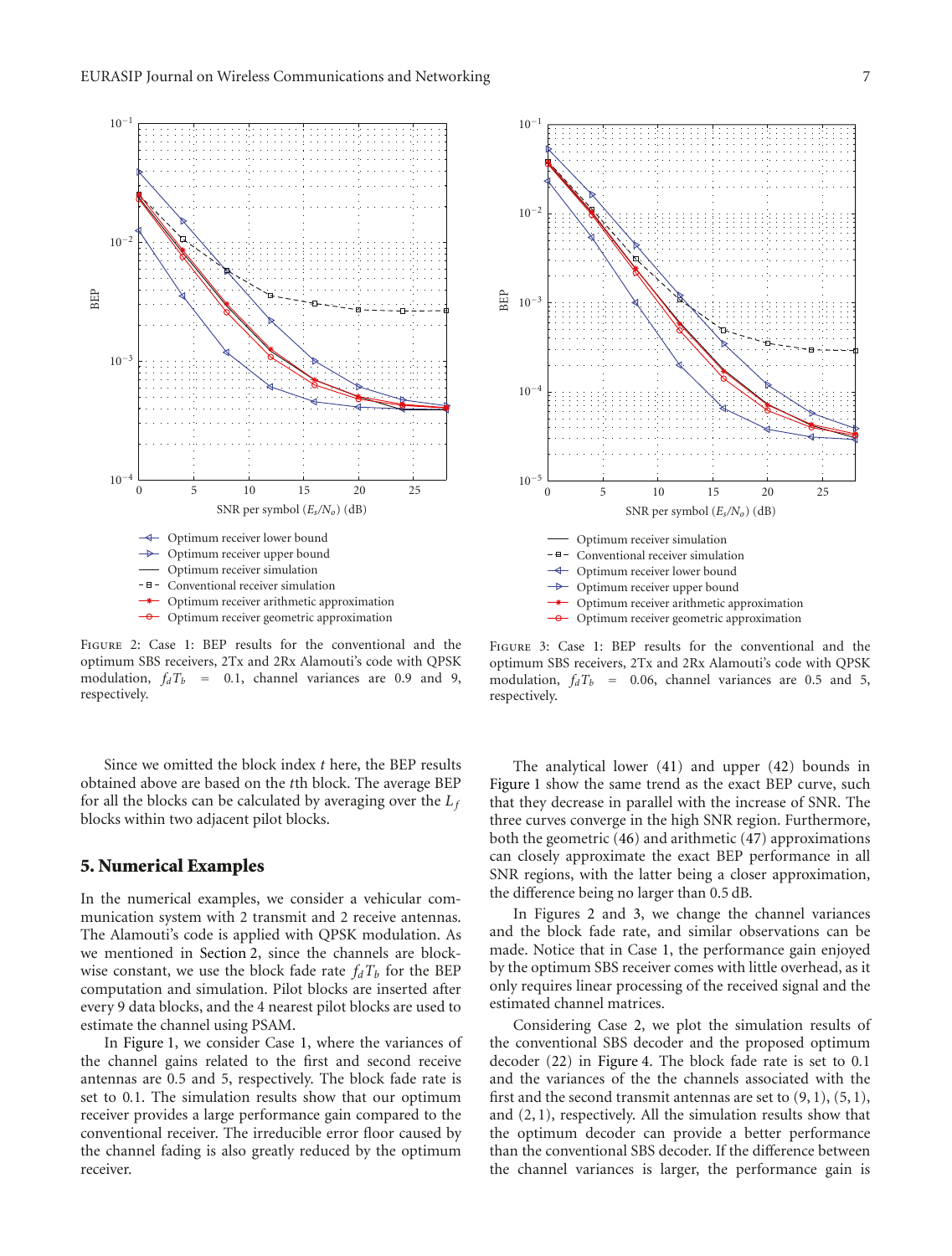

Figure 4: Case 2: BEP results for the conventional SBS and the optimum receivers, 2Tx and 2Rx Alamouti's code with QPSK modulation,  $f_dT_b = 0.1$ .

also greater. However, since the optimum decoder has a higher decoding complexity of *M*2, compared with the linear decoding complexity of *M* for the conventional SBS decoder, it is possible to tradeoff between the performance and the complexity. The simulation results show that if the ratio of the channel variances is smaller than 2 : 1, the conventional SBS decoder can be safely applied.

# **6. Conclusion**

This paper considers OSTBC in a vehicular environment, where the channels are non-identical and the CSI is not perfect. It is shown that the conventional SBS decoder is not optimum in this situation. Two typical cases are considered for the case of non-identical channels with channel estimation.

In Case 1, where the non-identical channels are associated with a common receive antenna, the optimum decoder is derived. We show that this optimum decoder can be simplified to an SBS decoder, under the condition that the received signal and the estimated channel matrices are properly weighted. In Case 2, where the non-identical channels are associated with a common transmit antenna, we also derive the optimum decoder. But it is shown that no matter how the receiver structure is designed, the optimum decoder cannot be simplified to a SBS decoder.

The performance of the optimum decoder is also investigated. The upper/lower bounds and close approximations of the BEP performance are obtained for Case 1. Both the analytical and the simulation results show that our optimum decoder substantially outperforms the conventional SBS decoder.

# **References**

- [1] G. Moniak, M. Berbineau, and J. F. Pardonche, "Robust and high data rate transmissions for security between a bus and a control center," in *Proceedings of the 60th IEEE Vehicular Technology Conference (VTC '04)*, vol. 2, pp. 1377–1381, Los Angeles, Calif, USA, September 2004.
- [2] S. Biswas, R. Tatchikou, and F. Dion, "Vehicle-to-vehicle wireless communication protocols for enhancing highway traffic safety," *IEEE Communications Magazine*, vol. 44, no. 1, pp. 74–82, 2006.
- [3] W. Xiang, P. Richardson, and J. Guo, "Introduction and preliminary experimental results of wireless access for vehicular environments (WAVE) systems," in *Proceedings of the 3rd Annual International Conference on Mobile and Ubiquitous Systems: Networking and Services (MOBIQW '06)*, pp. 1–8, San Jose, Calif, USA, July 2006.
- [4] S. Eichler, "Performance evaluation of the IEEE 802.11p WAVE communication standard," in *Proceedings of the 66th IEEE Vehicular Technology Conference (VTC '07)*, pp. 2199– 2203, Baltimore, Md, USA, September-October 2007.
- [5] M. Wellens, B. Westphal, and P. Mahonen, "Performance evaluation of IEEE 802.11-based WLANs in vehicular scenarios," in *Proceedings of the 65th IEEE Vehicular Technology Conference (VTC '07)*, pp. 1167–1171, Dublin, Ireland, April 2007.
- [6] V. Tarokh, H. Jafarkhani, and A. R. Calderbank, "Space-time block codes from orthogonal designs," *IEEE Transactions on Information Theory*, vol. 45, no. 5, pp. 1456–1467, 1999.
- [7] S. M. Alamouti, "A simple transmit diversity technique for wireless communications," *IEEE Journal on Selected Areas in Communications*, vol. 16, no. 8, pp. 1451–1458, 1998.
- [8] C. Gao, A. M. Haimovich, and D. Lao, "Bit error probability for space-time block code with coherent and differential detection," in *Proceedings of the 56th IEEE Vehicular Technology Conference (VTC '02)*, vol. 1, pp. 410–414, Vancouver, Canada, September 2002.
- [9] G. R. Mohammad-Khani, V. Meghdadi, J. P. Cances, and L. Azizi, "Maximum likelihood decoding rules for STBC generalized framework for detection and derivation of accurate upperbounds," in *Proceedings of the IEEE International Conference on Communications (ICC '04)*, vol. 5, pp. 2578– 2583, Paris, France, June 2004.
- [10] C. Shan, P. Y. Kam, and A. Nallanathan, "Theoretical performance of space-time block coded systems with channel estimation," in *Proceedings of the IEEE Global Telecommunications Conference (GLOBECOM '04)*, vol. 6, pp. 3666–3670, Dallas, Tex, USA, November-December 2004.
- [11] M. Dohler, M. Hussain, A. Desai, and H. Aghvami, "Performance of distributed space-time block codes," in *Proceedings of the 59th IEEE Vehicular Technology Conference (VTC '04)*, vol. 2, pp. 742–746, Milan, Italy, May 2004.
- [12] G. Scutari and S. Barbarossa, "Distributed space-time coding for regenerative relay networks," *IEEE Transactions on Wireless Communications*, vol. 4, no. 5, pp. 2387–2399, 2005.
- [13] H. T. Cheng, H. Mheidat, M. Uysal, and T. M. Lok, "Distributed space-time block coding with imperfect channel